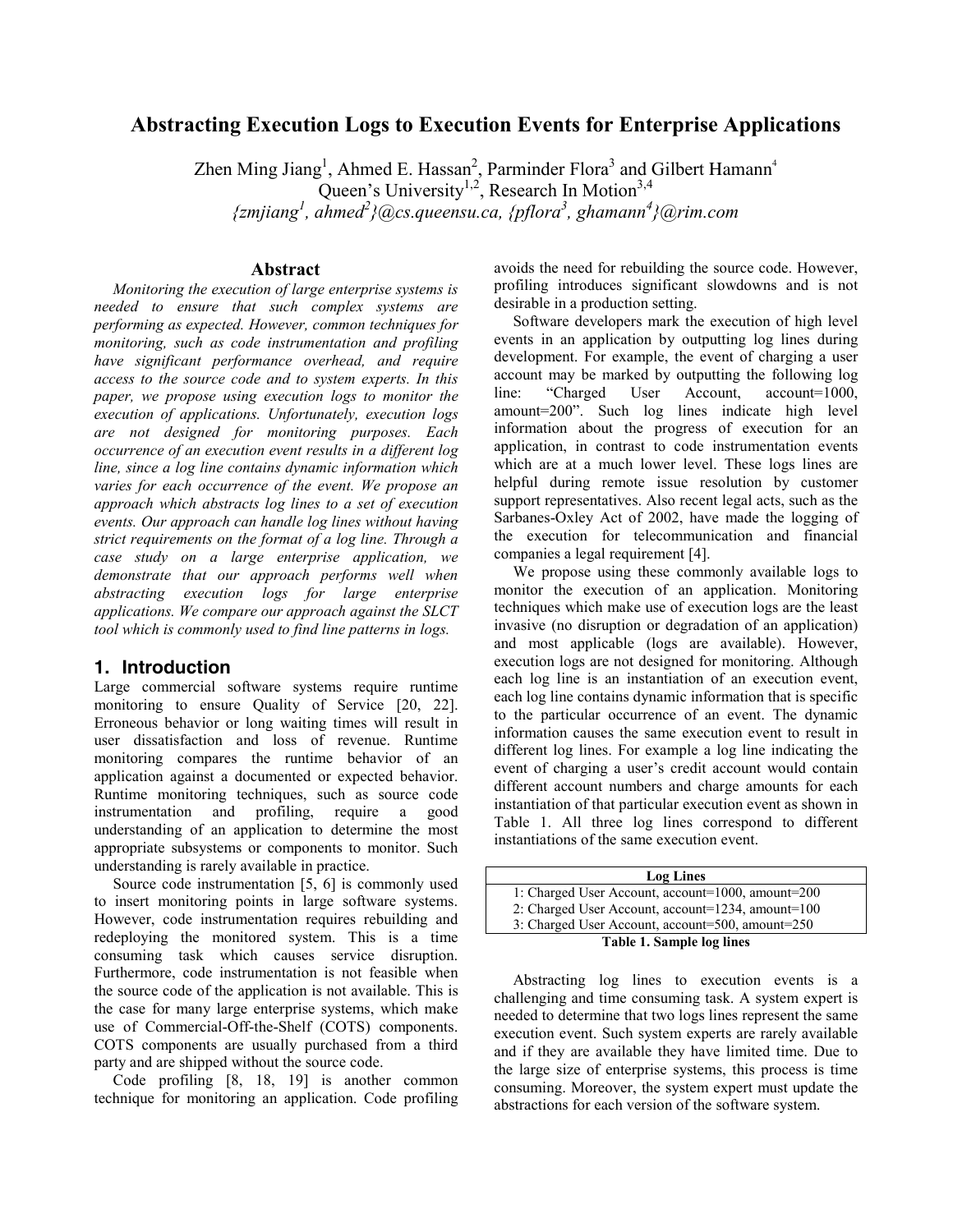At first glance it may appear that the process of abstracting log lines to execution events could be solved if the source code of an application is available. Simply searching for "LOG" statements (e.g., "printf" or "System.out") is not sufficient since in many instances an execution event may be generated dynamically using several output statements in the source code. Table 2 shows one example.

| <b>Log Lines</b>                                      | <b>Source Code</b>                                                                                                                                                                                      |
|-------------------------------------------------------|---------------------------------------------------------------------------------------------------------------------------------------------------------------------------------------------------------|
| User Shopping<br><b>Basket</b><br>contains: $2, 3, 5$ | LOG("User Shopping Basket contains: ");<br>for (int i=0; i ishopping Basket size(); i++) {<br>$itemId = shoppingBasket[i];$<br>if(i > 0) {<br>$LOG("," + itemId);$<br>$\}$ else $\{$<br>$LOG(itemId)$ : |
|                                                       |                                                                                                                                                                                                         |

**Table 2. An example of an execution event generated by multiple output statements** 

In this paper, we introduce a lightweight approach to abstract log lines to execution events. Our approach can handle free-form log lines with limited requirements on the format of the log lines. Experiments on a large enterprise application show that our approach abstracts log lines with high precision and recall.

### **Organization of the Paper**

This paper is organized as follows. Section 2 overviews related work in the field and places our contributions relative to prior work. Section 3 presents our approach of abstracting log lines to execution events. Section 4 demonstrates the effectiveness of our approach through a case study using log files from a large enterprise software application. Section 5 concludes the paper.

## **2. Related Work**

Prior approaches for abstracting log lines to execution events could be grouped under three general approaches: **Rule-based**, **Codebook-based** and **AI-based** approaches.

Rule-based approaches [13, 14, 15, 26, 27] use a set of hard coded rules to abstract log lines to execution events. These approaches are commonly used in practice since they are very accurate. However these approaches require a substantial effort for encoding and updating the rules.

Codebook-based approaches [7, 24, 28] are similar to the rule-based approach. However codebook approaches process a subset of execution events ("alarms") instead of all events. The subset of events, which forms the codebook, is used in real-time to match the observed symptoms.

 AI-based approaches [1, 2, 3, 9, 10, 12, 21] use various types of artificial intelligent techniques such as, Bayesian networks and frequent-itemset mining, to abstract execution logs to events.

Our approach, presented in Section 4, is similar to a rule-based approach. However, our approach requires less system knowledge and effort. Rather than encoding rules to recognize specific execution events, our approach uses a few general heuristics to recognize static and dynamic parts in log lines. Log lines with identical static parts are grouped together to abstract log lines to execution events.

| Approach               | Transparency | Amount of<br><b>System</b><br>Knowledge | <b>Needed</b><br><b>Effort</b> | Coverage |
|------------------------|--------------|-----------------------------------------|--------------------------------|----------|
| Rule-based             | Y            | High                                    | High                           | N        |
| [13, 14, 15,<br>26,27] |              |                                         |                                |          |
| Codebook-              | Y            | Medium                                  | High                           | N        |
| based                  |              |                                         |                                |          |
| [7, 24, 28]            |              |                                         |                                |          |
| AI-based               | N            | Low                                     | Low                            | N        |
| [1, 2, 3, 9,           |              |                                         |                                |          |
| 10, 12, 21]            |              |                                         |                                |          |
| Our                    | Y            | Low                                     | Low                            | Y        |
| approach               |              |                                         |                                |          |

**Table 3. Summary of related work** 

We define several criteria to evaluate a log abstraction approach:

- 1. **Transparency:** Can a user easily understand the rationale for abstracting a log line to an execution event? For example, in a neural-network AI approach, the user cannot determine the rationale for abstracting a log line to a particular event. We desire an approach with high transparency so users would trust it.
- 2. **Amount of system knowledge:** What is the amount of knowledge needed about the system to use the approach? For example, in a rule approach a domain expert is needed to encode all rules.
- 3. **Amount of required effort:** What is the amount of effort required for the approach to work properly? Rule-based approaches and cookbook-based approaches require a large amount of human effort to encode the rules or alarms. These encodings must be updated with every version of a software system.
- 4. **Coverage:** Is each log line abstracted to a unique log event? For example, AI-based approaches may not abstract log lines which do not occur above a particular threshold.

# **3. Our Log Abstraction Approach**

Log lines are generated by output statements in the source code. Log lines generated by the same set of output statements correspond to the same execution event. Such log lines will be similar to each other. Table 1 shows three log lines generated by the same execution event. The identical (i.e., static) parts in each log line are static information describing the execution event (i.e., the context), whereas the varying parts (i.e., dynamic) are parameter values generated during runtime.

Not all log lines contain static and dynamic parts. For example, "All accounts initialized" contains only a static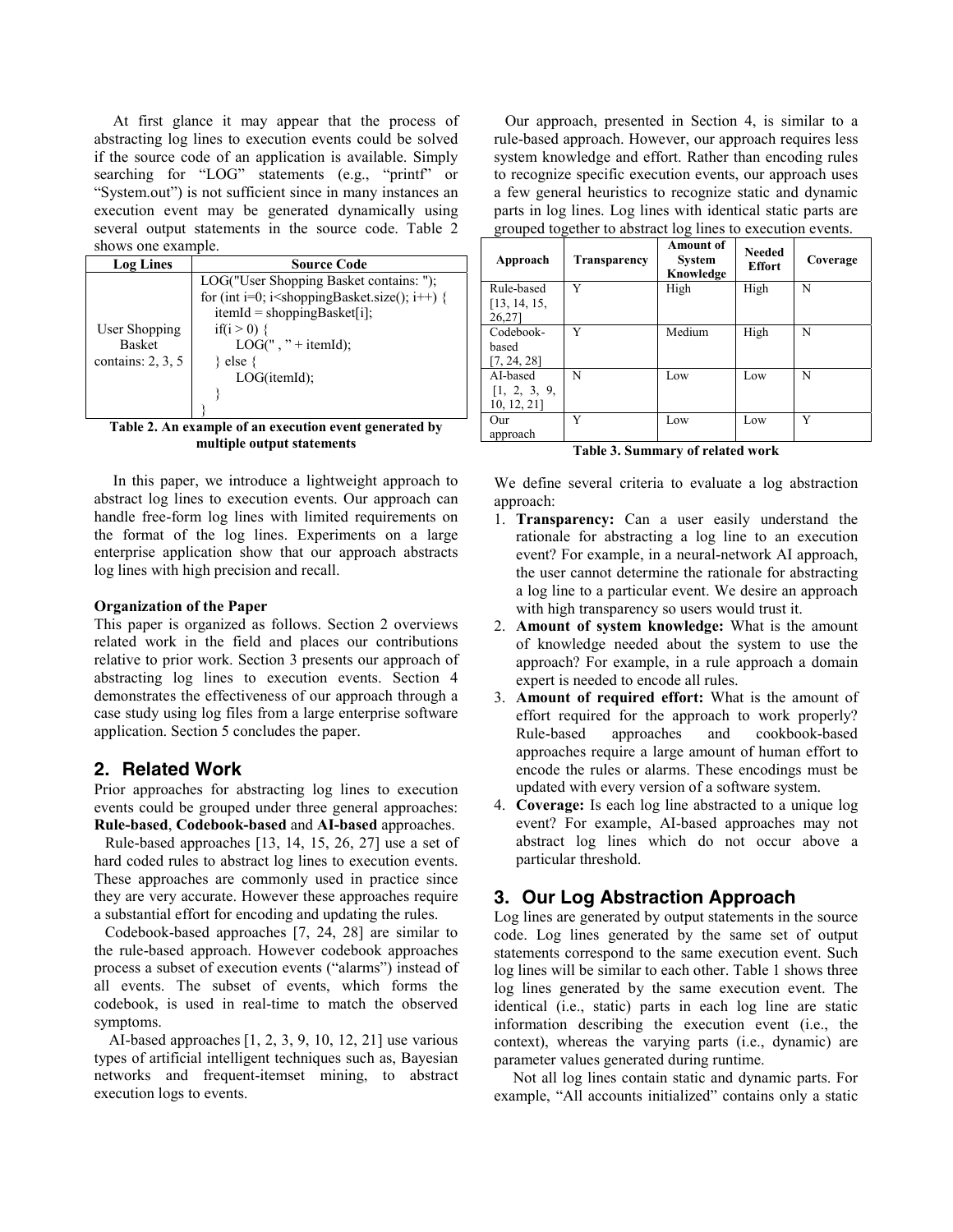part. Most of the time, a log line has both dynamic and static parts. Log lines with same static parts and same structure of dynamic parts belong to the same execution events. If we can parameterize each log line, we can abstract log lines to execution events properly.

### **3.1.Clone Detection Approach**

Log lines generated by the same execution events should look the same if we can properly parameterize the dynamic contents from each log line. This process is similar to the "Parameterized Token-Matching Algorithms" used in the source code Clone Detection research [11]. To verify the feasibility of using clone detection techniques to abstraction log lines, we used the CCFinder [11] tool which implements the parameterized token matching approach. The tool can detect similarities on multiple programming languages and plain text.

Although CCFinder works on large source code bases, it is not able to process large log files. For example, CCFinder performs clone detections on multiple lines and cannot handle large file size. Based on a closer analysis, we feel CCFinder cannot process large log files as good as large source files due to the following reasons:

- 1. Programming languages or plaintext wrap around lines but have delimiters for each statement (like ";", "." or "!"); whereas a log line does not use similar delimiters. Thus, CCFinder cannot find the end of each log line and treats all log lines as one chuck.
- 2. Source code contains control keywords like *if, else, for, while* etc. These keywords are the static parts in the source code and are used by CCFinder in the lexical analysis and transformation steps to analyze and mark up the source code. Log lines have a less strict grammar and unlimited vocabulary; CCFinder cannot mark up any specific parts when processing.

### **3.2.Our Approach**

Based on lessons learned from running CCFinder on log files, we have derived a new approach to detect similarities among log lines, then parameterize and abstract these lines. Our approach treat end of line characters as the delimiter for each log line. Our approach scales up to process log files which contain thousands or millions of log lines.

|    | <b>Log Lines</b>                             |
|----|----------------------------------------------|
|    | Start check out                              |
| 2. | Paid for, item=bag, quality=1, amount= $100$ |
| 3. | Paid for, item=book, quality=3, amount=150   |
| 4. | Check out, total amount is 250               |
|    | Check out done                               |
|    | <b>Table 4. Sample log lines</b>             |

As shown in Figure 3, our approach consists of three steps: Anonymize, Tokenize and Categorize. In the rest of this section, we demonstrate our approach using a small example that is shown in Table 4. The example has 5 log lines.

### **The Anonymize step**

The Anonymize step uses heuristics to recognize tokens in log lines which correspond to dynamic parts. Once the tokens are recognized they are replaced with generic tokens (\$v). Heuristics can be added or removed from our approach. We use the following two heuristics to recognize dynamic parts in log lines:

- 1. Assignment pairs like "word=value";
- 2. Phrases like "is[are|was|were] value"

Table 5 shows the sample log lines after the Anonymize step. In the second and third lines, contents after the equal signs  $(=)$  are replaced with the generic term  $v$ . In the fourth line, the phrase "is 250" is replaced with the term "=\$v". There are no changes made to the first and last line.

|    | <b>Log Lines</b>                                                                  |
|----|-----------------------------------------------------------------------------------|
|    | Start check out                                                                   |
| 2. | Paid for, item= $\frac{6}{3}v$ , quality= $\frac{6}{3}v$ , amount= $\frac{6}{3}v$ |
| 3. | Paid for, item= $\frac{6}{3}v$ , quality= $\frac{6}{3}v$ , amount= $\frac{6}{3}v$ |
| 4. | Check out, total amount= $\$$ v                                                   |
|    | Check out done                                                                    |

**Table 5. The sample logs after the anonymize step** 

### **The Tokenize step**

The Tokenize step separates the anonymized log lines into different groups (i.e., bins) according to the number of words and parameters in each log line. Separating log lines into different bins narrows down the search space during the Categorize step. The bins enable us to process large log files in a timely fashion by limiting our search space. We estimate the number of parameters in a log line by counting the number of generic terms (i.e., \$v). Log lines with the same number of tokens and the same number of parameters are placed in the same bin. Table 6 shows the sample log lines after the Anonymize and Tokenize steps. The left column indicates the name of a bin. Each bin is named with a tuple: number of words and number of parameters that are contained in the log line associated with that bin. The right column in Table 6 shows the log lines. Each row shows the bin and its corresponding log lines. The second and the third log lines contain 8 words and are likely to contain 3 parameters. Thus the second and third log lines are grouped together in the 8\_3 bin. Similarly, the first and last log lines are grouped together in the 3–0 bin as they both contain 3 words and are likely to contain no parameters.

| <b>Bin Name</b> | <b>Log Lines</b>                                                                                                                                                                                                                                                                              |  |
|-----------------|-----------------------------------------------------------------------------------------------------------------------------------------------------------------------------------------------------------------------------------------------------------------------------------------------|--|
| 30              | 1. Start check out                                                                                                                                                                                                                                                                            |  |
|                 | 5. Check out done                                                                                                                                                                                                                                                                             |  |
|                 | 4. Check out, total amount=\$v                                                                                                                                                                                                                                                                |  |
| 83              | 2. Paid for, item=\$v, quality=\$v, amount=\$v                                                                                                                                                                                                                                                |  |
|                 | 3. Paid for, item=\$v, quality=\$v, amount=\$v                                                                                                                                                                                                                                                |  |
|                 | $T_{\rm eff}$ , $\ell$ , $\ell$ , $\ell$ , $\ell$ , $\ell$ , $\ell$ , $\ell$ , $\ell$ , $\ell$ , $\ell$ , $\ell$ , $\ell$ , $\ell$ , $\ell$ , $\ell$ , $\ell$ , $\ell$ , $\ell$ , $\ell$ , $\ell$ , $\ell$ , $\ell$ , $\ell$ , $\ell$ , $\ell$ , $\ell$ , $\ell$ , $\ell$ , $\ell$ , $\ell$ , |  |

**Table 6. Sample logs after the tokenize step**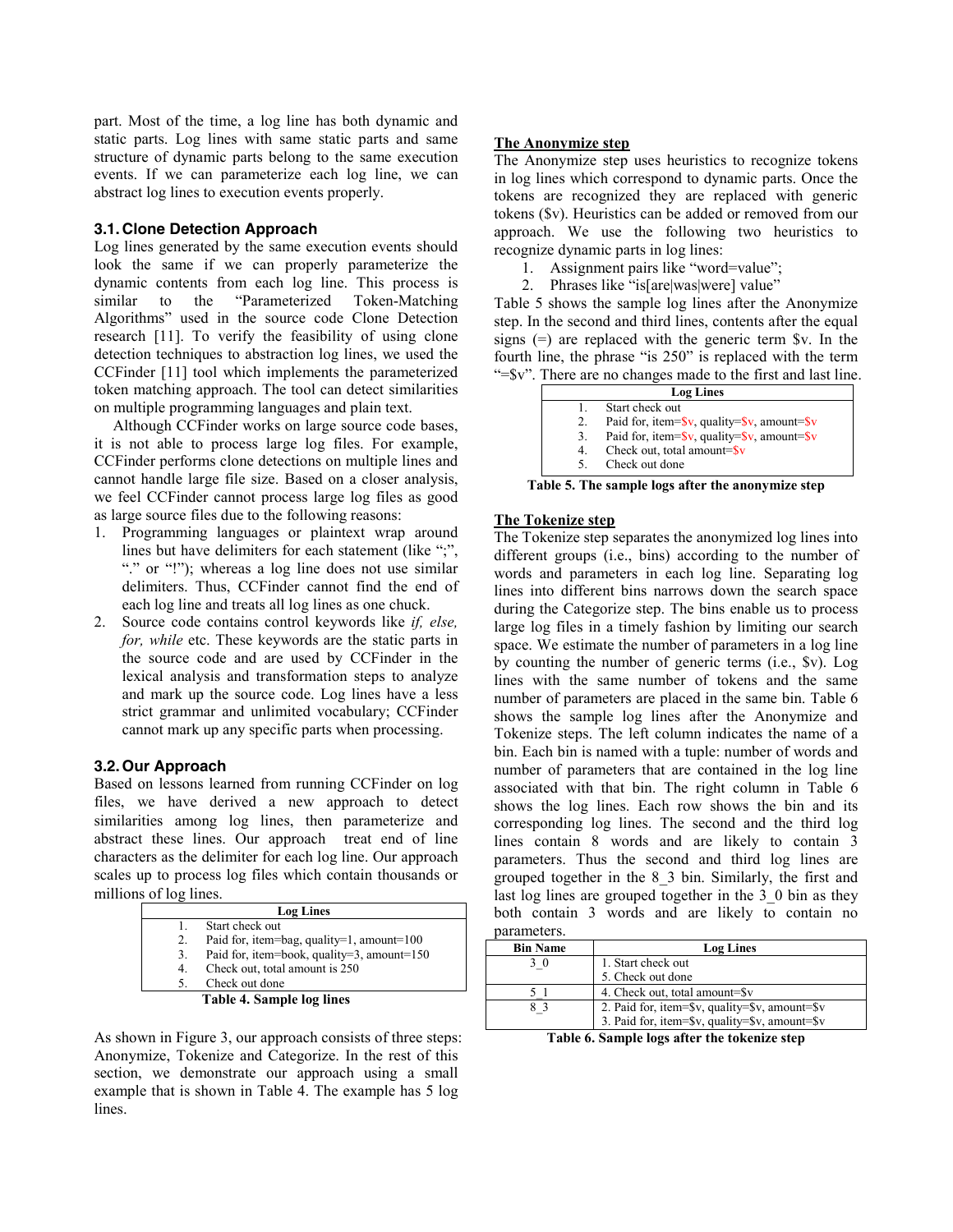

**Figure 3. High level overview of our approach for abstracting execution logs to execution events**

### **The Categorize step**

The Categorize step compares log lines in each bin and abstracts them to the corresponding execution events. The inferred execution events are stored in an execution event database for future references. Our algorithm goes through the log lines bin by bin. After this step, each log line should be abstracted to an execution event. Table 7 tabulates the results of our working example after the Categorize step. Our algorithm starts with the 3\_0 bin. Initially, there are no execution events which correspond to this bin yet. Therefore the execution event corresponding to the first log line becomes the first execution event namely 3\_0\_1 (the first execution event corresponds to the bin which has 3 words and no parameters). Then the algorithm moves to the next log line in the 3\_0 bin which contains the fifth log line. The algorithm compares the fifth log line with all the existing execution events corresponds to the 3\_0 bin. Currently, there is only one execution event: 3\_0\_1. As the fifth log line is not similar to the 3\_0\_1 execution event, we create a new execution event  $3\overline{0}$   $\overline{2}$  for the fifth log line. With all the log lines in the 3\_0 bin processed, we can move on to the 5\_1 bin. As there are no execution events which correspond to the 5\_1 bin initially, the fourth log line gets assigned to a new execution event 5\_1\_1. Similar log applies when we process the log lines from the 8\_3 bin are processed with the same algorithm.

| <b>Execution event</b> | <b>Log Lines</b>                                                         |  |
|------------------------|--------------------------------------------------------------------------|--|
| U                      | 1. Start check out                                                       |  |
|                        | 5. Check out done                                                        |  |
|                        | 4. Check out, total amount=\$v                                           |  |
|                        | 2. Paid for, item= $\gamma v$ , quality= $\gamma v$ , amount= $\gamma v$ |  |
|                        | 3. Paid for, item= $\gamma v$ , quality= $\gamma v$ , amount= $\gamma v$ |  |

**Table 7. Sample logs after the categorize step** 

# **4. Case Study**

We conducted a case study to evaluate the effectiveness of our approach. We ran an implementation of our approach against logs for a large enterprise software system. Since we have limited knowledge of the software system, we could not use rule-based or codebook-based approaches. We can only use an AI-based approach. There are two AI tools which we could compare our approach against. The tools are: teirify [16] and SLCT (Simple Logfile Clustering Tool) [12]. The teirify tool uses a bio-informatics algorithm [17] to detect line patterns, whereas the SLCT tool makes use of frequentitemset mining to cluster similar log lines. Unfortunately, teirify requires a large amount of memory and cannot handle large log files (exceeding 10,000 log lines). Thus, we compared the performance of our log line parameterization approach against the result obtained from SLCT, which was able to scale to handle large files. We briefly describe the SLCT approach, explain the setup of our case study, report the results of our study, and discuss lessons learned from our study. In this paper, we use average precision and average recall [25] to measure the performance of different approaches. An approach with high recall classifies most of the log lines. An approach with high precision implies there are few log lines which are mis-classified.

## **4.1.SLCT**

Abstracting log lines to execution events can be considered as the process of discovering common patterns among log lines. Consequently, we can consider using a data mining algorithm which analyzes large volumes of data to report interesting patterns and relations in the data. SLCT (Simple Logfile Clustering Tool) [12] is an open source tool which uses the Frequent-Itemset Mining technique [23] to detect patterns and spot abnormal events in the streams of logs. SLCT outputs execution events as a regular expression. Table 8 shows one example. SLCT by default attempts to create patterns which do not intersect. If the support count is 3, then only "In Checkout, user is Tom" will be shown. However, if the support count is 4, only the first pattern (In Checkout, user is \*) will be reported. Each of these reported line pattern can be considered as an execution event.

| <b>Log Lines</b>                                                                                           | <b>Line Patterns</b>                               |
|------------------------------------------------------------------------------------------------------------|----------------------------------------------------|
| In Checkout user is Tom<br>In Checkout user is Jerry<br>In Checkout user is Tom<br>In Checkout user is Tom | In Checkout, user is *<br>In Checkout, user is Tom |

**Table 8. An example of multiple line patterns** 

## **4.2.Case Study Setup**

We conducted three experiments on the log files for a large enterprise application. In the first experiment, we study the *feasibility* of an approach by running it against small-size log files. Small log files are generated by randomly picking 100 log lines from a larger log file. We ran each approach (our approach and the SLCT approach) on 100 different randomly generated small-size log files.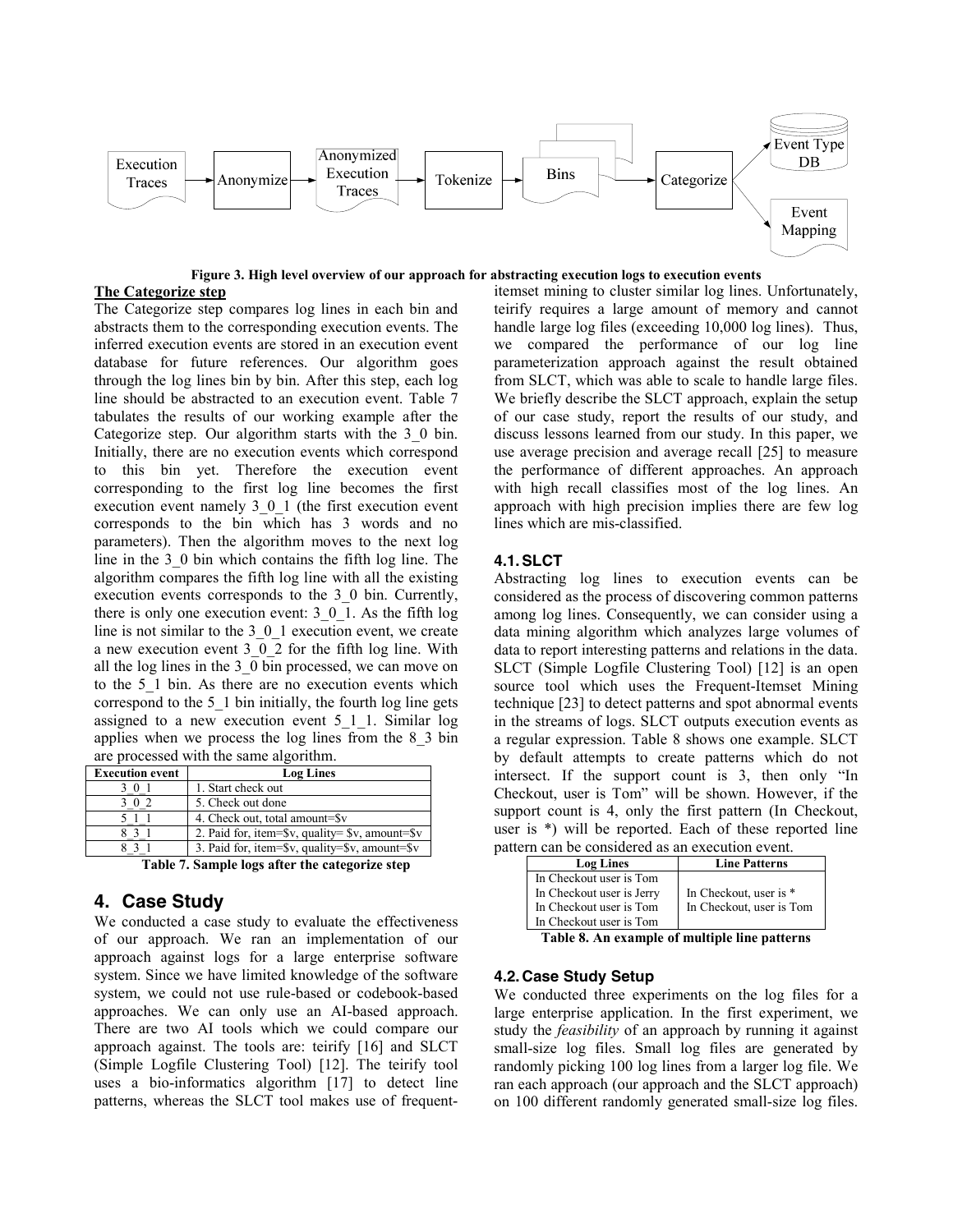Since the files are small in size, we can manually verify the correctness of each approach and gain a better understanding of the limitations and strengths of each approach. We also use the experiment to fine tune the input parameters. In the second experiment, we examine the *stability* of an approach by running it against a medium-size log files. Each medium-size log files consists of 10,000 log lines randomly picked from a larger log file. We ran each approach on 100 different log files. We use the experiments to measure the average, minimum and maximum performance of an approach. In the third experiment, we test the *scalability* of an approach by running it against a large log file, with around three quarter of a million (723,608) log lines. The studied application was internationalized and part

of the internationalization efforts involved the manual abstracting log lines to execution events. The execution events are stored in a separate file which is translated to different languages. We use this file as the gold standard in our performance evaluation of each approach. We now present the results of the three experiments using the two approaches.

#### **4.3.Results**

In this section, we present the performance results of SLCT and our log abstraction approach.

### **SLCT**

For our experiments, we used the support count of 10, 100, and 100 for the small, medium and large log files, respectively. Unfortunately, as the log files gets bigger SLCT suffers from an ambiguity problem, as it shows general patterns like lines begins with "Start". To avoid ambiguity, we remove the general patterns before abstracting log lines to patterns (i.e., events). Table 9 tabulates the precision and recall values for SLCT. SLCT can handle log files with various sizes with stable performance. However, the performance is not satisfying. The low precision and recall is due to the following two reasons. First, SLCT won't abstract every log line to an execution event since the log line must occur often enough for a frequent pattern to emerge. Second, SLCT reports many sub-patterns. Table 8 shows one example. The pattern "In Checkout, user is Tom" is a sub-pattern of "In Checkout, user is \*". In our case study, if log lines have more than one line patterns reported, we just match these log lines with the line patterns which have the highest support count.

| <b>Experiments</b> | <b>Precision</b>   | Recall             |
|--------------------|--------------------|--------------------|
| Small              | $3.9\% \pm 0.45\%$ | $11.4\% \pm 4.8\%$ |
| Medium             | $2.6\% \pm 0.14\%$ | $12.3\% \pm 1.8\%$ |
| Large              | 2.4%               | 18.4%              |

**Table 9. The performance for SLCT** 

### **Our Log Abstraction Approach**

For our approach, we first examine the logs and we add an additional rule to anonymize email addresses in log lines. For the Categorize step, we assign log lines to a particular execution event when the log line and the event have the same number of tokens after the anonymize step. Table 10 shows the results of the three experiments for our approach. As we can see, our approach can handle different size log files with high precision and recall.

| <b>Experiments</b> | <b>Precision</b>   | Recall              |
|--------------------|--------------------|---------------------|
| Small              | $95.9\% \pm 3.1\%$ | $99.9\% \pm 0.31\%$ |
| Medium             | $90.0\% \pm 2.5\%$ | $97.8\% \pm 0.44\%$ |
| Large              | $90.0\%$           | 98.4%               |

**Table 10. The performance for our approach** 

We manually investigated the remaining 5-10% of the log lines which our approach could not correctly abstract to their corresponding execution events. Our investigation revealed that these log lines followed a peculiar pattern for their dynamic information which our approach did not account for. For example, our approach will incorrectly abstract the log lines shown in Table 11 to different execution events. We then updated the heuristics in the Anonymize step to account for such a pattern by adding the line pattern ("Start processing for user \$v").

| <b>Log Lines</b>                     |
|--------------------------------------|
| 1: Start processing for user Jen     |
| 2: Start processing for user Tom Lee |
| 3: Start processing for user Henry   |

**Table 11. An example of log lines which our approach fails** 

#### **4.4.Limitations and Discussion**

Our approach considerably outperforms SLCT since our approach does not suffer from the problem of limited frequencies and subpattern merging. However, our case study was performed on a single application so we must explore the performance of our approach on applications from various domains. In addition, our approach requires some human involvement. Our approach requires users to go through some log lines to compose the anonymization rules. Our approach also requires users to quickly go through the abstracted execution events making sure there are all log lines which have been abstracted. The example shown in Table 11 can be easily spotted by skimming through the abstracted events. It can be resolved by adding in one rule for replacing the words after "for user".

## **5. Conclusion**

Complex enterprise applications must be monitored to ensure that they are functioning properly. However, many enterprise applications were not built with monitoring in mind. Monitoring must be added to these applications. Traditional techniques to add monitoring to an application